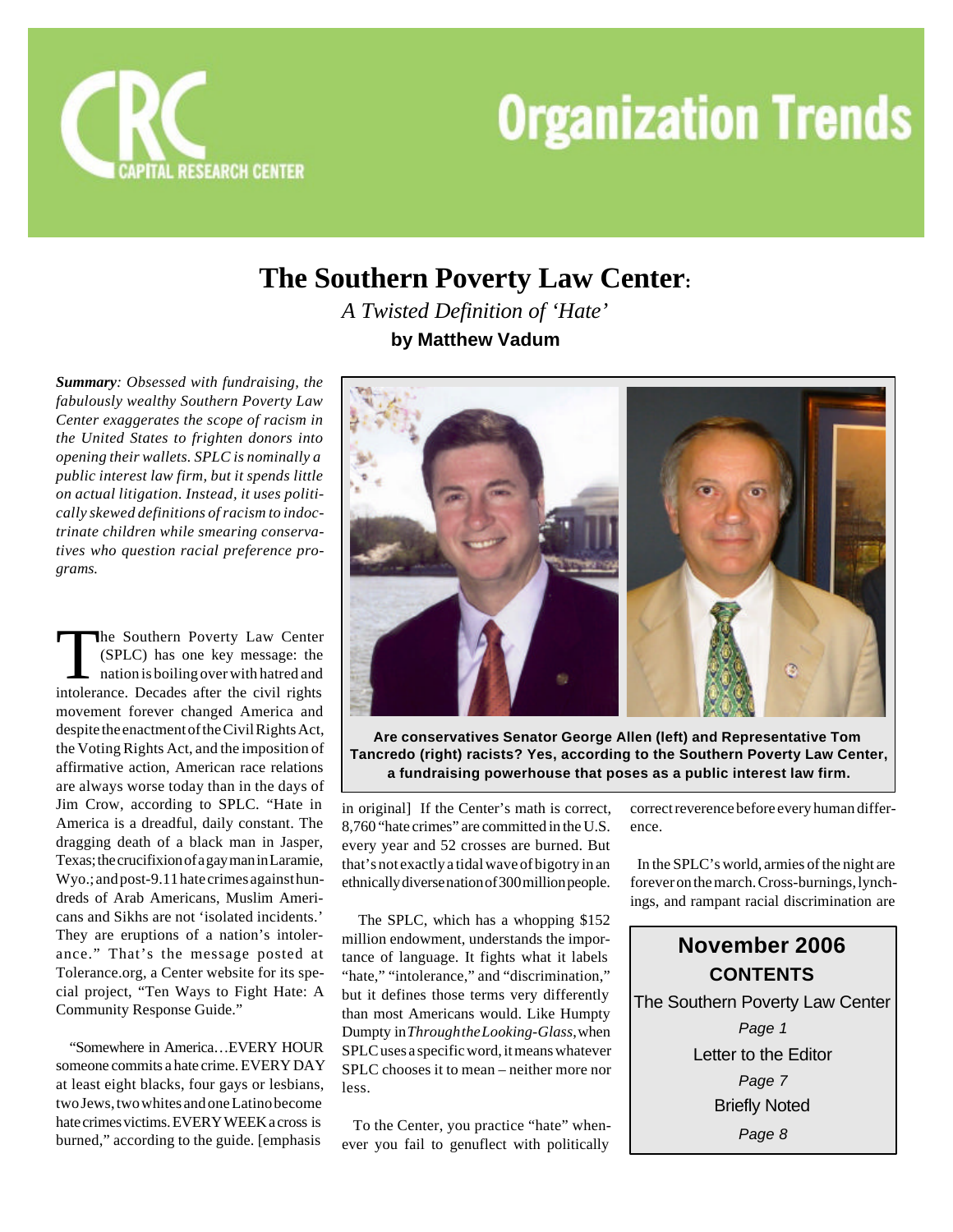omnipresent. Those who question the SPLC's approach to race are blacklisted as contemptible bigots. Conservative writers have observed that to be called a "racist" today is akin to the label "Communist" in the 1950s. Indeed, the SPLC's tactics are hard to distinguish from those of the late Senator Joseph McCarthy, who was also a fan of guilt by association.

 The Center lumps all sorts of groups on America's political right together, labeling them enemies of the Republic. Conservative, libertarian, anti-tax, immigration reductionist and other groups are all viewed as legitimate targets for vilification.

#### **Cha-ching! Cha-ching!**

 By nonprofit standards, SPLC has an enormous endowment fund of just over \$152 million, according to its 2005 annual report. According to its IRS Form 990 for the fiscal year ended October 31, 2005 (covering IRS tax year 2004), the Center took in gross receipts of \$49.8 million that year, \$29.7 million of which consisted of contributions and grants.

 According to its balance sheet, by October 31, 2005, its total assets ballooned from \$173.2 million at the beginning of the fiscal year, to \$189.4 million by year's end. SPLC's endowment is so large that it reported endowment

## **Editor:** Matthew Vadum

**Publisher:** Terrence Scanlon

## *Organization Trends*

is published by Capital Research Center, a non-partisan education and research organization, classified by the IRS as a  $501(c)(3)$  public charity.

**Address:** 1513 16th Street, N.W. Washington, DC 20036-1480

**Phone:** (202) 483-6900 **Long-Distance:** (800) 459-3950

**E-mail Address:** mvadum@capitalresearch.org

**Web Site:** http://www.capitalresearch.org

*Organization Trends* welcomes letters to the editor.

**Reprints** are available for \$2.50 prepaid to Capital Research Center.

income of nearly \$3.5 million. It also reported interest income of \$728,356 and "other revenue" of \$226,957.



#### **SPLC's Morris Dees**

 Although SPLC bills itself as a civil rights law firm, it devotes only a fraction of its resources to actual legal work. Of the \$28.9 million in expenses it declared for the year ended October 31, 2005, it spent only \$4.5 million on "providing legal services for victims of civil rights injustice and hate crimes," and \$837,907 for "specific assistance to individuals" in the form of "litigation services," according to its Form 990. Roughly half of its expenditures, \$14.7 million, were devoted to "educating the general public, public officials, teachers, students and law enforcement agencies and officers with respect to issues of hate and intolerance and promoting tolerance of differences through the schools."

 In the same period, SPLC paid Morris Dees \$297,559 in salary and pension plan contributions. On the list of nonprofit "employees who earned more than their organization's chief executive," (part of the Chronicle of Philanthropy's annual survey of top nonprofit executive salaries, published September 28), Dees ranked 48<sup>th</sup> in the nation. SPLC President Richard Cohen took home \$274,838, but Center co-founder Joseph L. Levin received only \$171,904 for his efforts as general counsel.

 Funders of SPLC include Cisco Systems Foundation (at least \$1.6 million since 2001), Picower Foundation (at least \$1.7 million since 2000), the Richard and Rhoda Goldman Fund (\$535,000 since 2001), and the Grove Foundation (\$450,000 since 2001).

#### **Origins**

 SPLC is based in Montgomery, Alabama, site of the famous bus boycott of 1955-1956 that gave birth to the civil rights movement and made a national icon of Rosa Parks, the woman who courageously refused a command to move to the back of the bus. The Center's fortress-style headquarters seems intended to shield employees from the hordes of neo-Nazis, skinheads, and militia groups the Center claims wish to do it harm.

 The co-founders of SPLC are Julian Bond and Morris Dees. Bond is the founding president. Since 1998 he has been chairman of the NAACP but remains active with the Center and currently serves on its board of directors. A highly visible public figure, he is well acquainted with its smear tactics, having compared conservatives and the Bush administration to Afghanistan's ousted Taliban regime.

 Bond has smeared black conservatives with relish, deriding them for joining what he calls "a right-wing conspiracy" aimed at eliminating affirmative action, abridging voting rights, and reforming public education. In 2002 he



**Julian Bond of the NAACP and the SPLC. Bond smeared Republicans and then lied about it.**

 told an NAACP convention that black conservatives were participants in "an interlocking network of funders, groups and activists…They are the money, the motivation and the movement behind vouchers, the legal assault on affirmative action and other remedies for discrimination, attempts to reapportion us out of office and attacks on equity everywhere." These conservatives are "black hustlers and hucksters...[that] like ventrilo-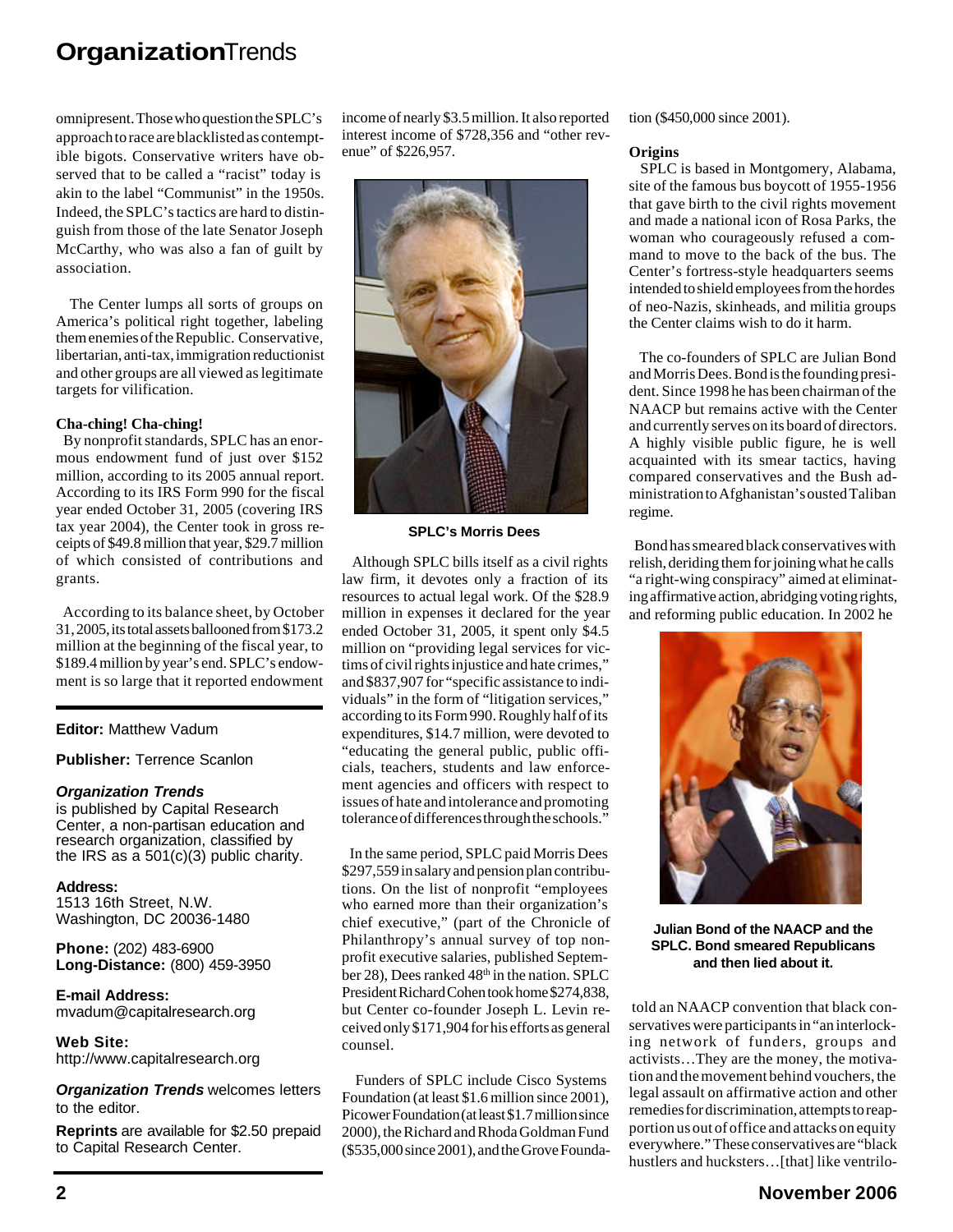quists' dummies, speak in their puppetmaster's voice," he said. Bond called antiracial quota campaigner Ward Connelly a "fraud" and a "con man."

 In February of this year, at Fayetteville State University in Arkansas, Bond warned that Republicans' "idea of equal rights is the American flag and the Confederate swastika flying side by side," the Fayetteville Observer reported. When his comments provoked a firestorm of criticism, Bond lied, denying he likened the GOP to the Nazi Party. He accused "right-wing blogs" of mischaracterizing his statement: "I didn't say these things I'm alleged to have said. There is no one in the audience who can say I said them." How wrong he was: The Observer posted a 45-minute recording of Bond's speech online. (Listen to it at http:// www.fayettevillenc.com/photos/audio/2006/ 02/0206bondfull.mp3.) In the same speech, Bond implied that Colin Powell and Condoleezza Rice were token black appointees in the Bush administration, which was using them as "human shields against any criticism of their record on civil rights."

 For Bond, America is hopelessly racist. "Everywhere we see clear racial fault lines, which divide American society as much now as at any time in our past," he said in 1999. One might expect Americans to push someone with Bond's views to the margins of public

Eastern District of Texas. The award will be given annually to "a lawyer who has devoted his or her career to serving the public interest and pursuing justice, and whose work has brought about positive change in the community, state or nation." One of the rulings



**To raise money, the SPLC wants Americans to fear the Ku Klux Klan, a long-marginalized hate group whose membership has dwindled to 3,000.**

for which Judge Justice is honored would puzzle many strict constructionist legal scholars and limited-government supporters. Justice's ruling in a 1982 case, *Plyler v. Doe*, opened the doors for children of illegal aliens to attend public schools through grade twelve at public expense.

 Dees, an in-demand speaker at college campuses, is a consummate salesman and a

**"No one has been more assiduous in inflating the profile of [hate] groups than the [SPLC]'s millionaire huckster, Morris Dees, who in 1999 began a begging letter, 'Dear Friend, The danger presented by the Klan is greater now than at any time in the past ten years." - JoAnn Wypijewski of the Nation magazine**

life, alongside racial provocateurs like Al Sharpton, yet Bond is an in-demand public speaker. He holds 23 honorary degrees and is now Distinguished Professor at American University and professor of history at the University of Virginia.

 But Bond is strictly B-list compared to Morris Dees.

 Dees is admired by left-wing and not-soleft-wing lawyers from coast to coast. A prestigious legal award has been named after him, and on November 16, the high-powered law firm of Skadden, Arps, Slate, Meagher & Flom LLP & Affiliates and the University of Alabama School of Law will award the first annual "Morris Dees Justice Award" to U.S. District Judge William Wayne Justice of the

champion fundraiser. "I learned everything I know about hustling from the Baptist Church. Spending Sundays sitting on those hard benches, listening to the preacher pitch salvation ... why it was like getting a PhD in selling," he said. Dees was finance director for Democrat George McGovern's failed 1972 presidential bid and for other Democratic candidates. He raised more than \$24 million from 600,000 small donors, marking the first time a presidential campaign was financed with small gifts by mail, according to Dees's official biography on SPLC's website.

 Years before co-founding the SPLC, Dees launched a successful direct mail sales company specializing in book publishing. However, he experienced an epiphany in 1967, and decided to take his life in a new direction

and "speak out for my black friends who were still 'disenfranchised' even after the Voting Rights Act of 1965," Dees wrote in the autobiographical *A Season for Justice*. "Little had changed in the South. Whites held the power and had no intention of voluntarily sharing it…"

 Dees's former legal associate Millard Farmer describes the crusading lawyer as "the Jim and Tammy Faye Bakker of the civil rights movement," adding "though I don't mean to malign Jim and Tammy Faye." Former associates say Dees is obsessed with making money.

### **Criticism and Scandal**

 The media generally accords Dees roughly the same level of respect as the late Mother Teresa. He has been the subject of a madefor-television movie, along with countless articles, and worshipful magazine profiles. Yet a rare, scathing portrait of Dees entitled "The Church of Morris Dees" by left-wing author Ken Silverstein appeared in the November 2000 Harper's magazine. Under the leadership of Dees, SPLC "spends most of its time –and money— on a relentless fundraising campaign, peddling memberships in the church of tolerance with all the zeal of a circuit rider passing the collection plate," wrote Silverstein.

 The SPLC took another hit in 2001 when JoAnn Wypijewski wrote in the leftist Nation magazine that the Center was preoccupied with making money. "In 1999 it spent \$2.4 million on litigation and \$5.7 million on fundraising, meanwhile taking in more than \$44 million—\$27 million from fundraising, the rest from investments," she wrote.

 Wypijewski also criticized the Center's work on hate groups. "No one has been more assiduous in inflating the profile of [hate] groups than the center's millionaire huckster, Morris Dees, who in 1999 began a begging letter, 'Dear Friend, The danger presented by the Klan is greater now than at any time in the past ten years," she wrote. Of course, the Ku Klux Klan is a genuine hate group. It had about four million members 80 years ago when it held sway over several state legislatures. Today, however, it has withered away to maybe 3,000 members. The SPLC also exaggerates the threat posed by militia groups. Wypijewski interviewed a security guard outside SPLC headquarters who "stood watch for the militia nuts Dees would have his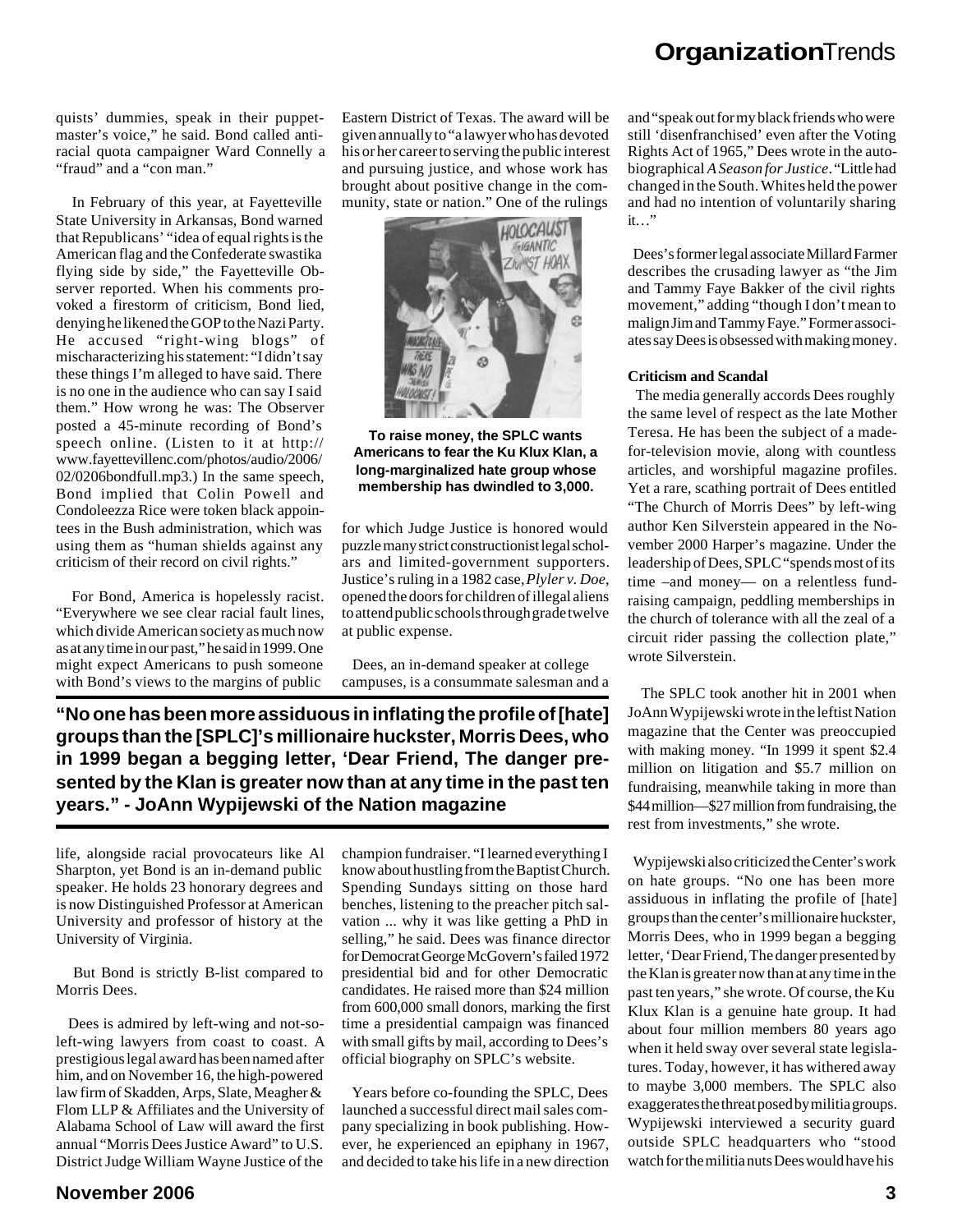## **Racism In** *The Lord of the Rings* **and** *Harry Potter***?**

The SPLC has strange ideas about race. In 2004, its Tolerance.org website published an article that helped to illustrate its views. The article titled "A 'Return' of the White Patriarchy?" by writer Andrea Lewis savaged the immensely popular film, *The Lord of the Rings: The Return of the King*, which is based on the novel by J.R.R. Tolkien. An SPLC editor's note attached to the article asserts that the film "is little more than a glorified vision of white patriarchy."



Lewis writes: "Almost all of the heroes of the series are manly men who are whiter than white. They are frequently framed in halos of blinding bright light and exude a heavenly aura of all that is Eurocentric and good. Who but these courageous Anglo-Saxon souls can save Middle Earth from the dark and evil forces of the world?"

By contrast, Lewis praises *The Matrix* trilogy because it gives non-whites more time in the big screen spotlight, thus conforming to her politically correct cinematic tastes:

"Neo, the trilogy's central figure, is played by mixed-race actor Keanu Reeves. His savior and mentor is Morpheus (Lăurence Fishburne), a powerful leader who also happens to be a black man. The wisest figure in 'The Matrix' is the Oracle, a warm and witty African American woman. The films also are infused with a strong sense of Asian style and culture, exemplified by the character Seraph (Collin Chou), the Oracle's protector, who is both a martial arts expert and Buddhist meditation practitioner…Most of the really bad guys in 'The Matrix' are Euro, including the very snobby Merovingian (Lambert Wilson) with his French accent; the dread-locked, very British albino twins (Neil and Adrian Rayment); and the Oracle's evil counterpart, the Architect (Helmut Bakaitis), a rather stuffy and pompous white guy with white beard and white suit who reeks of imperialism." [Parentheses in original.]

At the end of the article, Lewis makes it clear that she believes that art should be a slave to politics: "To my African American female eyes, the biggest difference between 'The Lord of the Rings' and 'The Matrix' isn't swords vs. automatic weap-

ons, or low-tech vs. high-tech. It's the patriarchy of the past versus the Rainbow Coalition of the future."

Who knew that the hobbits and elves in a movie that won 11 Academy Awards in 2004 were in reality little Hitlers in disguise?

Then there is the 2005 article, "Harry Potter: A 'Half-Blood Prince' Revealed," by Colleen O'Brien. The mega-bestseller by J.K. Rowling embraces a racist worldview, according to O'Brien:

"In J.K. Rowling's world, half-blood means 'half magic.' But the term — reflecting a dichotomy between magic/powerful and mundane/helpless — implies a hierarchy. This 'magic' hierarchy directly resembles racial hierarchies. Racially speaking, a 'half-blood' could be a person with parents of differing races, such as one Asian parent and one white parent; in this case, not being 'pure-blood' can diminish certain rights and inclusion in the community. Even in the world of magic, the term 'half-blood' implies that one half does not mingle with the other. Half-bloods come from two different worlds, and the idea of these bifurcated worlds conjures images of racial segregation. These inflections of the language of

race still make me cringe. Why does the magic metaphor emerge from a language of racial difference? And what do the millions of readers do with these metaphors?"

Again, who knew the endearing little magicians of Hogwarts were actually agents of Nazi-like racial pseudoscience?

#### *-Matthew Vadum*

of the Half-Bland Pr

donors believe are lurking around every corner."

 The SPLC seems to have steered clear of scandal in recent years, but it received plenty of bad press in the mid-1990s. In 1994 the Montgomery Advertiser published a series of investigative articles alleging improprieties, including financial mismanagement and

institutionalized racism. Black former employees of the Center complained that white supervisors ran it "like a plantation." The series was a nominated finalist for a Pulitzer Prize in 1995, but Dees orchestrated a lobbying campaign to stop publication and prevent it from being considered by the Pulitzer board.

Jim Tharpe, then managing editor of the

Advertiser, described his SPLC-related adventures at a Nieman Foundation for Journalism panel discussion held at Harvard University in May 1999. According to Tharpe, SPLC deployed what is typically considered a corporate public relations weapon to prevent the investigation. It threatened what has come in recent years to be known as a strategic lawsuit against public participation, or SLAPP action. Such suits are calculated to intimidate and silence critics by burdening them with the cost of a legal defense unless they withdraw their criticism.

 "These guys threatened us with a lawsuit from the moment we asked to look at their financial records," Tharpe said, according to

**For frequent updates on environmental groups, nonprofits, foundations, and labor unions, check out the CRC-Greenwatch Blog at**

## **www.capitalresearch.org/blog**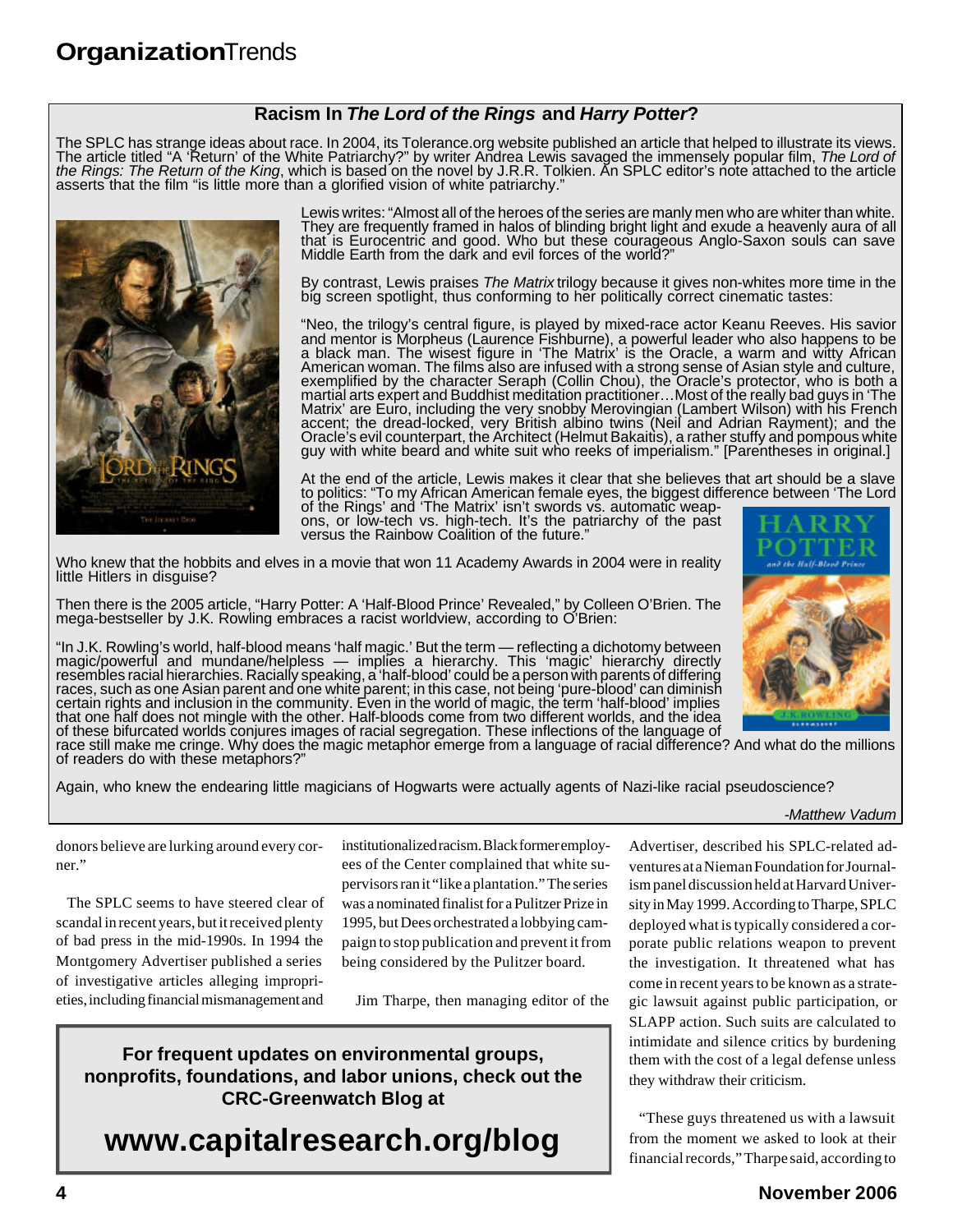a transcript of the talk provided on the Nieman Foundation's website.

 Reporters found the center had accumulated a huge surplus. "It was 50-something million at that time; it's now approaching 100 million, but they've never spent more than 31% of the money they were bringing in on programs, and sometimes they spent as little as 18%. Most nonprofits spend about 75% on programs," Tharpe said. SPLC donors had no idea how financially secure the Center was, he said. "The charity watchdog groups, the few that are in existence, had consistently criticized the center, even though nobody had reported that." (The Center has earned one of the lowest ratings offered by the American Institute of Philanthropy, in part because it hoards money.)

 Reporters also uncovered that what is arguably the nation's wealthiest civil rights group –which argues that racism pervades all of American society— had no blacks in top management positions. "Twelve out of the 13 black current and former employees we contacted cited racism at the Center, which was a shocker to me. As of 1995, the Center had hired only two black attorneys in its entire history," Tharpe said.

 Tharpe's team also uncovered what he called "questionable fundraising tactics." The SPLC handled the case of Michael Donald, a young black man who was brutally murdered in Mobile by Klansmen in 1981. After the perpetrators were convicted, the Center filed suit against the KKK organization to which they belonged and secured a \$7 million judgment, Tharpe explained.

 "The problem was the people who killed this kid didn't have any money. What they really got out of it was a \$51,000 building that went to the mother of Michael Donald. What the Center got and what we reported was they raised \$9 million in two years using the Donald case, including a mailing with the body of Michael Donald as part of it. The top center officials, I think the top three, got \$350,000 in salaries during that time, and Morris got a movie out of it, a TV movie of the week."

#### **Senator George Allen and "Macaca"**

 In August of this year, Virginia Republican Senator George Allen came under fire for singling out S.R. Sidarth, a volunteer for Allen's Democratic opponent, Jim Webb, at a campaign stop in rural Virginia. Allen pointed out Sidarth, a so-called opposition tracker who was taking video footage of the senator's

speech, and said:

This fellow here over here with the yellow shirt, Macaca, or whatever his name is. He's with my opponent. He's following us around everywhere. And it's just great. We're going to places all over Virginia, and he's having it on film and it's great to have you here and you show it to your opponent because he's never been there and probably will never come…Let's give a welcome to Macaca, here. Welcome to America and the real world of Virginia.

 As the video found its way onto the popular video hosting site youtube.com and Americans were told again and again and again in the news media for weeks and weeks and weeks after the fateful remark, the word "macaca" refers to a genus of monkey and is sometimes used as an ethnic slur in some cultures. After several days of saturation media coverage attacking Allen as insensitive and racist, the senator apologized for using the heretofore obscure racial epithet, declaring he had no idea of its offensive meaning.

 But Mark Potok, director of the SPLC's socalled intelligence project, said he did not believe Allen. "On the face of it, it's virtually impossible to believe that suddenly he made up a nickname or somehow this popped into his head," Potok said on the August 22 "Democracy Now!" radio program. "I think we're seeing the real George Allen. I think that this is not some freak moment. It's not a psychotic break. This is what the man really is." A few days earlier, Potok was quoted in the Washington Post making a similarly strong statement: "To me, it looks like yet another case of a politician pandering to the worst instincts in an all-white crowd."

 Yet liberal Senator Robert Byrd of West Virginia, a Democrat who filibustered the Civil Rights Act of 1964, and who used to be a paid recruiter for the Ku Klux Klan, got a free pass from the SPLC in a June 21, 2005 National Post article about Byrd's memoir, *Robert C. Byrd: Child of the Appalachian Coalfields*. The article deals with how racism used to influence the U.S. political process, especially in the South and reprints a letter Byrd wrote in 1945 opposing efforts to racially integrate the U.S. armed services. "Rather I should die a thousand times, and see Old Glory trampled in the dirt never to rise again, than to see this beloved land of ours degraded by race mongrels," Byrd wrote. But SPLC spokeswoman Heidi Breirich dismissed

the report as ancient history. "It's not just Robert Byrd who was touched by this, but many, many people," the article quoted her saying. "The fact of the matter is, for many years, the Klan wasn't very far off the mainstream of American politics," Breirich said. Or could it be that targeting a liberal politician beloved by SPLC's donor base doesn't make a lot of sense?

#### **What is a hate group?**

 The SPLC frequently smears groups it disagrees with as "racist."

 Although the SPLC's list of hate groups includes groups that are based on racial hatred such as the Ku Klux Klan and the black separatist groups New Black Panther Party and Nation of Islam, which is headed by anti-Semite Louis Farrakhan, it lists other groups whose claim to the dishonor is more dubious. SPLC includes on its list the Traditional Values Coalition, a group of social conservatives who oppose homosexuality on religious grounds.

 The SPLC also accuses the American Enterprise Institute, the influential conservative think tank, of links to racism, in part because it has employed a well-known conservative intellectual, writer Dinesh D'Souza, as its John M. Olin Fellow. AEI is part of "an array of right-wing foundations and think tanks [that] support efforts to make bigoted and discredited ideas respectable," noted the summer 2003 issue of Intelligence Report, a Center magazine. D'Souza is a scholar "whose views are seen by many as bigoted or even racist," the article stated. But why attack D'Souza, a dark-skinned immigrant to the U.S. from India? Could it be because the acclaimed author has made powerful attacks on the kind of racial alarmism that is the SPLC's bread and butter?

 In *The End of Racism* (1995), D'Souza argued that "virtually all contemporary liberal assumptions about the origin of racism, its historical significance, its contemporary effects, and what to do about it are wrong." In the book, D'Souza also pilloried opportunistic race-baiters. "It is the civil rights industry which now has a vested interest in the persistence of the ghetto, because the miseries of poor blacks are the best advertisement for continuing programs of racial preference and set-asides," D'Souza wrote.

 D'Souza, a former policy advisor in the Reagan administration, also argued in *Illiberal Education: The Politics of Race and Sex*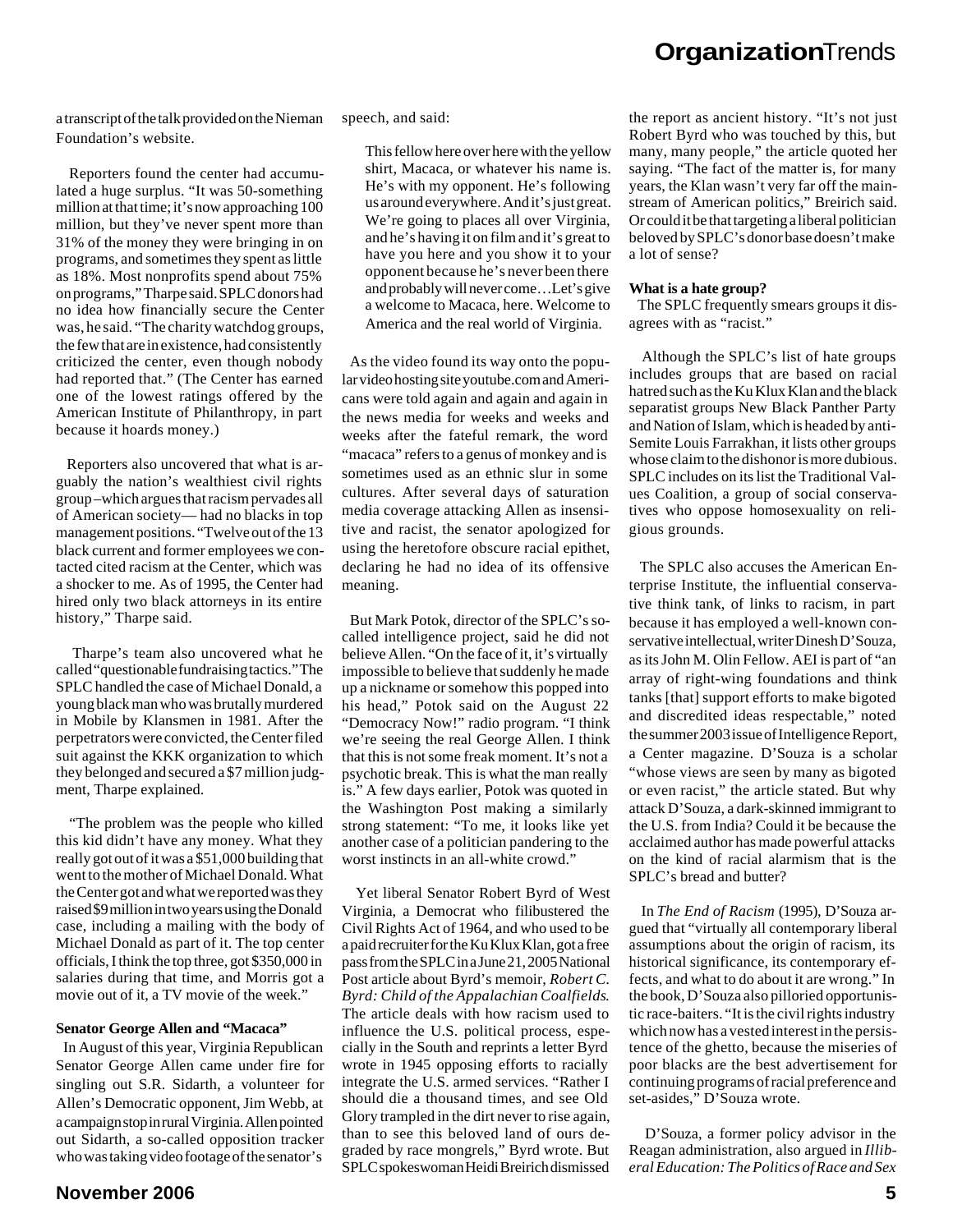## **Corrupting the Youth?**

According to the SPLC, you may already be a racist deep down, without even knowing it.

SPLC's special website www.tolerance.org offers helpful guides that teachers can use to indoctrinate children in politically-correct multiculturalism. Tolerance.org also advises website visitors to take Harvard's "Implicit Association" test to uncover their own deep-seated racist tendencies: "Studies show people can be consciously committed to egalitarianism, and deliberately work to behave without prejudice, yet still possess hidden negative prejudices or stereotypes. So even though we believe we see and treat people as equals, hidden biases may still influence our perceptions and actions."

Tolerance.org re-posted an article by Elizabeth Bauchner in which she recounted how she explained the highly contentious sociological concept of "white privilege" to her son: "I went on to explain in age-appropriate terms that our country was actually founded by white colonists who enslaved Africans and either killed Native Americans or moved them onto reservations. White people have been opening doors of opportunity for other whites ever since, I told him."

Lesson outlines intended for teachers in Tolerance.org's "The Power of Words" curriculum, have a surreal –sometimes absurdistquality to them, as if a vulgar standup comedian or an avant-garde performance artist were egging an audience on, testing how far he can go before getting yanked off the stage with a cane. The lesson plans were co-written by Susan M. Shaw, a women's studies professor at Oregon State University, and Janet Lockhart, who with Shaw co-wrote "Writing for Change: Raising Awareness of Difference, Power, and Discrimination," which is also posted at Tolerance.org.

Lesson 1 tackles "male-bashing and gender." The stated "teaching goal" of Lesson 1 is "Students will achieve an understanding that many disparagements used to refer to males are based on comparing them with stereotypically female traits, such as weakness." The lesson plan examines a series of swear words more suitable for a locker room than a classroom. Lesson 3, "Anti-Semitism and Hate Speech," encourages teachers to discuss various anti-Semitic epithets. The outline also encourages teachers to use a 1940 Nazi propaganda film, *The Eternal Jew*, to help drive the lesson home. The film's narrator likens Jews to vermin: "Wherever rats appear they bring ruin, by destroying mankind's goods and foodstuffs." In Lesson 4, "Reclaiming Pejorative Words," the stated teaching goal is: "Students will develop an understanding of the dynamics of social power differences as they relate to the evolution of racial, gender, and sexual orientation-based epithets (pejorative language). Students will develop an awareness of the intersections of race, ethnicity, class, gender and sexual orientation bias.

Lesson 6, "Intention and Perception," examines the words "FemiNazi" and "homophobia." The lesson plan also includes the kind of spirited defense of political correctness one might expect to hear from a Stanley Fish or a Ward Churchill: "PC/politically correct/political correctness: A term that became popular on American university campuses around 1990, used for a set of ideas, concerns, principles and directives that stresses social nonoppressiveness, inclusiveness and sensitivity to diverse groups of people. …The terms political correctness and politically correct have been surrounded by a great deal of critical rhetoric and attempts to explain, mock and discredit them." Lesson 7 looks at "ethnocentrism and xenophobia." Students examine a list of ethnic slurs. Lesson 9, titled "Normative Sexuality," examines "some of the effects of compulsory heterosexuality of various aspects of society."

But what exactly is "compulsory" heterosexuality? And should teachers be teaching their students swear words?

A Tolerance.org "Hate In The News" bulletin from a week before Halloween 2002 asks young readers to think carefully about the political ramifications of trick-or-treat costumes. Two excerpts follow:

#### "WEARING A FUNNY COSTUME?

Ask yourself: Is the humor based on 'making fun' of real people, real human traits or cultures?

Though intended to be funny, last season's 'Mental Patient' costume by Disguise was considered demeaning, dehumanizing, and humiliating to individuals struggling with a mental illness and their families. Complete with a 'Hannibal' type mask and a straightjacket [sic], the costume reinforced stereotypes and fears about persons with mental illness."

#### "WEARING A 'BEAUTIFUL' COSTUME?

Ask yourself: If the costume is meant to be beautiful, are these characteristics drawn from commercial references, such as movie characters?

Too often, beautiful at Halloween means white, blonde, princess masks. What statement does your Halloween costume make about what constitutes beauty – and about who is beautiful and who isn't?"

The latter entry raises the obvious question: Can't white, blonde people be beautiful too? Should white, blonde people be embarrassed about being white and blonde? Should anyone be embarrassed about their physical attributes?

*-Matthew Vadum*

*on Campus* (1991) that the intolerant, politically correct culture of American universities stifles free thought because it is obsessed with race, class, and gender.

 And then there are all those Nazis. According to a recent edition of Intelligence Report, admirers of the Third Reich have infiltrated the U.S. armed services:

 "Neo-Nazis 'stretch across all branches of service, they are linking up across the

branches once they're inside, and they are hard-core,' Department of Defense gang detective Scott Barfield told the Intelligence Report. 'We've got Aryan Nations graffiti in Baghdad,' he added. 'That's a problem.'"

 Accompanying the article, "A Few Bad Men," by David Holthouse, is a painting of a row of helmeted U.S. soldiers in uniform with their arms raised in a Nazi salute. Since America is deeply racist, according to the SPLC, it only follows that its military must be racist as well.

#### **Immigration**

 A September smear of a politician who takes a hard line on immigration illustrates the SPLC's standard operating procedure for dealing with those hostile to its open-borders agenda.

 After Representative Tom Tancredo of Colorado, a Republican who favors tougher immigration policies, addressed a Columbia, South Carolina, event that its organizer noted was open to all, the SPLC falsely characterized the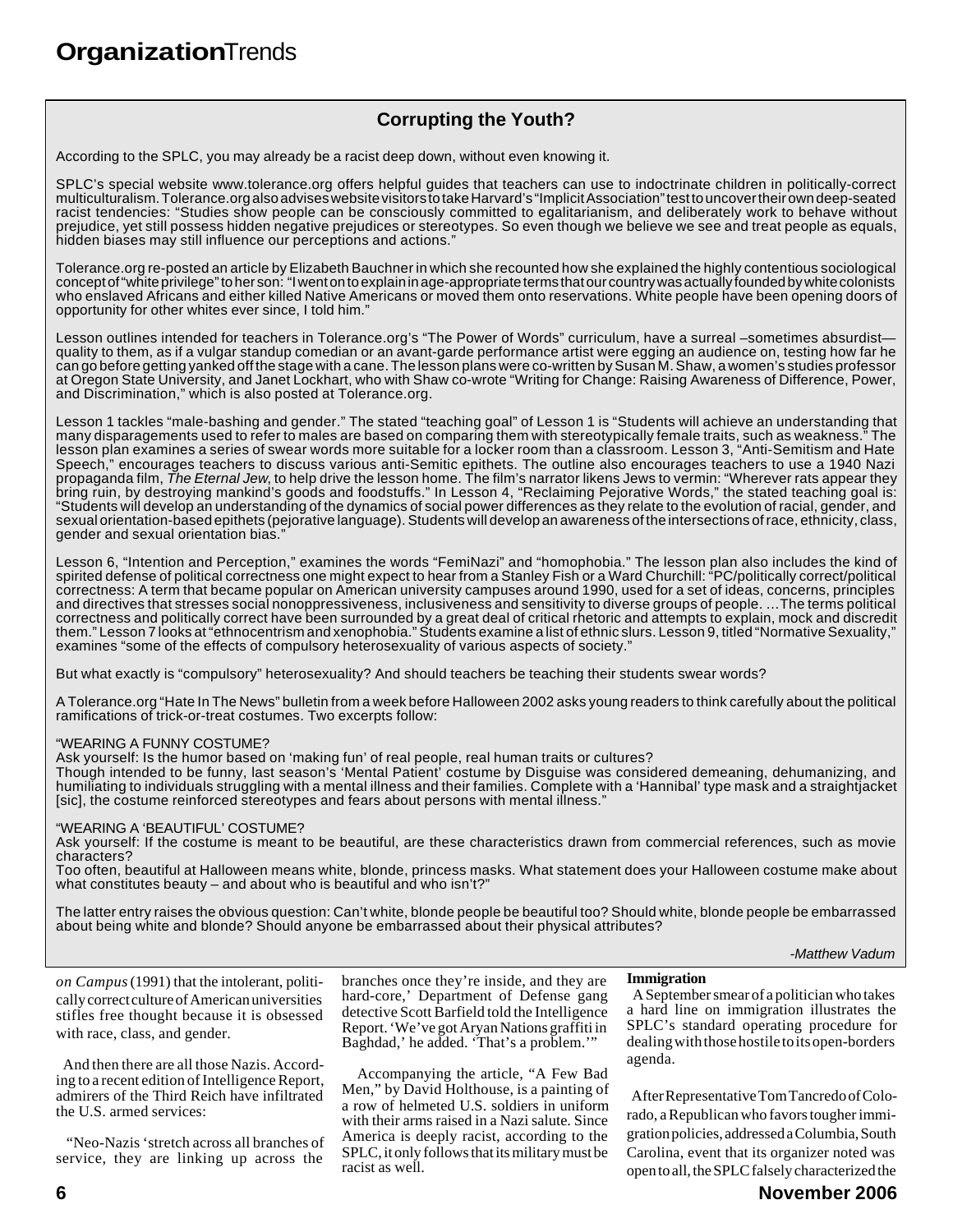event as being sponsored by the League of the South. The Center considers the obscure group to be a "neo-Confederate," "white nationalist," hate group.

 Following Tancredo's speech, a self-serving report titled "Congressman addresses hate group," appeared on the SPLC's website, creating the impression that the event was an official League of the South event. But a Denver Post report from September 13 quoted Garland McCoy, head of an activist group called Americans Have Had Enough, saying his group hosted the event, which he said anyone was free to attend.

 The SPLC report also marveled at how Tancredo could give a speech "from behind a podium draped in a Confederate battle flag," and with a portrait of Robert E. Lee in plain sight. However, Tancredo delivered his speech at the South Carolina State Museum, which has a permanent Confederate Army exhibit. Is it surprising that Confederate paraphernalia was present?

 The Center has also gone after the Minuteman Project, which seeks to monitor illegal border crossings into the U.S. from Mexico. The Minuteman group has a broad base of support among conservatives and throughout the nation as a whole, but was labeled as racist last year by the SPLC's Intelligence Project. It may take some intellectual toughness to insist that the nation has the right to decide who may or may not cross its borders, but surely it's not hate.

 But Morris Dees doesn't see it that way. He sees all opposition to immigration as a symptom of hate. When in 2004 a slate of antiimmigration candidates sought election to the Sierra Club, a prominent environmentalist group, Dees offered himself as an alternative candidate, urging his fellow Club members to "vote against the greening of hate." The Club had long been on record as favoring a stable U.S. population in order to reduce alleged strains on the environment. According to Dees's twisted reasoning, doesn't this mean the Club was already a bastion of hate?

 But now even liberal media mogul Ted Turner sees illegal immigration as a problem that needs to be dealt with somehow. "Our army can't protect us from invasion," Turner told a National Press Club audience on October 9. "We're being invaded by a million people every year. They're coming in barefooted and they're walking across the Rio Grande or coming off boats, however they can get here, and they're looking for a job." Will the SPLC demonize Turner too?

## Letter to the Editor

To the Editor:

I read your article entitled "Smart Growth and Suburbia." (October 2006, by James Dellinger and Ryan Balis)

You along with many Republicans and conservatives have come down on the wrong side of this issue. Annexing farm after farm around our towns and cities and paving them over with strip malls and housing developments is not in the best interest of any American. You would do well to look at this one again.

Freedom of choice is a value all Republicans and conservatives share, probably above all others. But we also share a desire for a healthy, safe, livable environment. I think we err by coming down on the side of the freedom of choice, even if it means destroying the natural environments of our communities.

I think we need to be a little more imaginative. Towns and counties can provide appropriate compensation to farmers and landowners, in terms of tax breaks for example. That assumed, smart growth can be a useful tool in protecting our countryside from the sprawl that has ruined the natural environment surrounding so many of our towns and counties.

And, from a political point of view, I think it's increasingly likely that there are as many "healthy environment" votes out there as there are votes for "strip malls and mushroom housing developments." I think we risk shooting ourselves in the foot on this issue.

> **Jack Fischer Sherwood, Maryland**

#### **Conclusion**

 A disinterested observer might conclude that Morris Dees and the Southern Poverty Law Center are irrelevant activists left over from the 1960s, hangers-on to memories of past civil rights campaigns. They trudge on, enamored of their own propaganda.

 Richard Samp, chief counsel for the Washington Legal Foundation, told *Organization Trends* that he finds it difficult to take anything the SPLC does nowadays seriously. "There are so many of these [liberal groups] that they have to speak in particularly shrill tones in order to distinguish themselves from the many other groups out there," Samp said. "I certainly disagree with their saying America is racist. I don't think they really believe that,' he said.

 SPLC's hyping of racism in America is "simply fundraising puffery," Samp said.

 Yet it may be too easy to dismiss SPLC. It has mastered the art of inflaming racial passions, and in doing so it undermines Americans' confidence in the nation's racial progress. SPLC's activism may be too profitable an enterprise for it to give up, but it can have a corrosive effect on our politics. Jim Sleeper, author of *Liberal Racism*, wrote that "there is a race industry that has a moral and financial stake in ginning up these racial bogeymen." Sleeper told columnist Deroy Murdock that the race industry makes "a real effort to play up the bad news and play down the good.... The ground is shifting under our feet, and a lot of these people don't want to let go."

*Matthew Vadum is Editor of* Organization Trends*.*

*OT*

**Please remember Capital Research Center in your will and estate planning.**

**Thank you for your support.** Terrence Scanlon, President



**Capital Research Center's next online radio show airs November 21, 3:05 p.m. (Eastern time) at** *http://www.rightalk.com* **(replays follow at 5 minutes past the hour for the following 23 hours)**